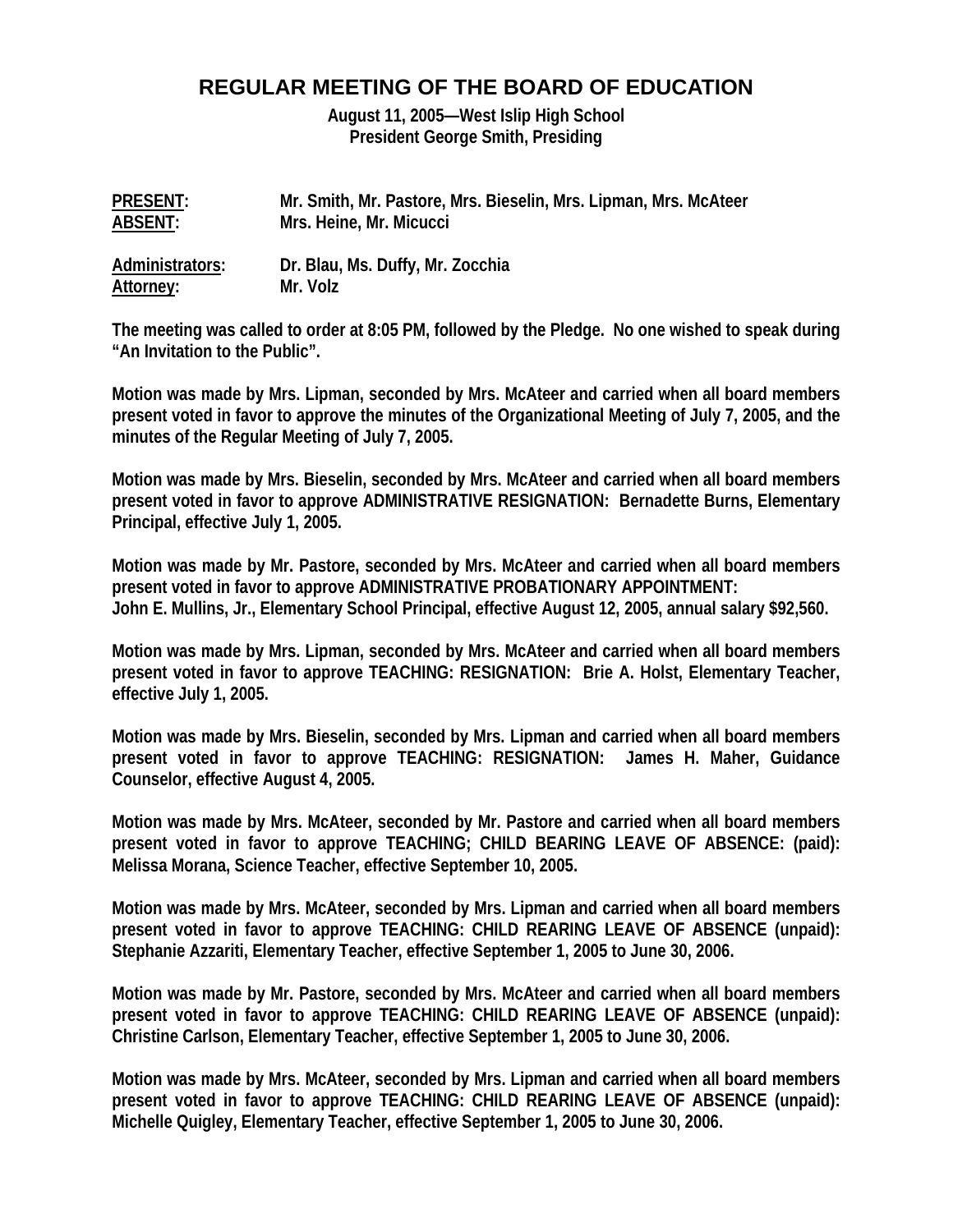## **Page 2 Regular Meeting August 11, 2005**

**Motion was made by Mrs. McAteer, seconded by Mrs. Bieselin and carried when all board members present voted in favor to approve TEACHING: CHILD REARING LEAVE OF ABSENCE (unpaid): Meghan Regan, Special Education Teacher, effective September 1, 2005 to June 30, 2006.** 

**Motion was made by Mrs. Lipman, seconded by Mrs. McAteer and carried when all board members present voted in favor to approve TEACHING: RECALL OF EXCESSED ELEMENTARY TEACHER: Daria Solano, Elementary Teacher, probationary period September 1, 2005 to June 30, 2006.** 

**Motion was made by Mrs. Bieselin, seconded by Mr. Pastore and carried when all board members present voted in favor to approve TEACHING: RECALL OF EXCESSED ELEMENTARY TEACHER: Brian M. Dieumegard, Elementary Teacher, probationary period September 1, 2005 to June 30, 2006.** 

**Motion was made by Mr. Pastore, seconded by Mrs. McAteer and carried when all board members present voted in favor to approve TEACHING: REGULAR SUBSTITUTE: Joanne Ambrose, Elementary Teacher, effective September 1, 2005 to June 30, 2006, Step 3.4, (replacing S. Azzariti on CRL).** 

**Motion was made by Mrs. Lipman, seconded by Mrs. Bieselin and carried when all board members present voted in favor to approve TEACHING: REGULAR SUBSTITUTE: Megan McCarthy, Elementary Teacher, effective September 1, 2005 to June 30, 2006, Step 1.1, (replacing L. Lutz on CRL).** 

**Motion was made by Mr. Pastore, seconded by Mrs. McAteer and carried when all board members present voted in favor to approve TEACHING: REGULAR SUBSTITUTE: Amy Wheeler, Elementary Teacher, effective September 1, 2005 to June 30, 2006, Step 2.1, (replacing J. Wilcken on CRL).** 

**Motion was made by Mrs. Bieselin, seconded by Mrs. McAteer and carried when all board members present voted in favor to approve TEACHING: PROBATIONARY APPOINTMENT: Scott Scafidi, Foreign Language Teacher, effective September 1, 2005 to August 31, 2008, Step 2.1, (replacing K. Henry, resigned).** 

**Pursuant to Policy 6215 (Subject: Nepotism), the following appointment required consent of twothirds of the Board of Education: Motion was made by Mrs. Bieselin, seconded by Mrs. Lipman and carried when all board members present voted in favor to approve TEACHING: PROBATIONARY APPOINTMENT: Virginia Boyle-Mullins, School Guidance Counselor, effective August 29, 2005 to August 28, 2006, Step 3.4 plus stipend, (replacing D. Restivo, resigned).** 

**Motion was made by Mrs. Lipman, seconded by Mrs. McAteer and carried when all board members present voted in favor to approve TEACHING: PROBATIONARY APPOINTMENT: Paulina Zarokostas, School Guidance Counselor, effective August 29, 2005 to August 28, 2008, Step 5.7 plus stipend, (replacing J. Maher, resigned).** 

**Motion was made by Mrs. Lipman, seconded by Mrs. McAteer and carried when all board members present voted in favor to approve TEACHING: PROBATIONARY APPOINTMENT: Ariana Breitfeller, Special Education Teacher, effective September 1, 2005 to August 31, 2008, Step 1.1 (new integrated position).**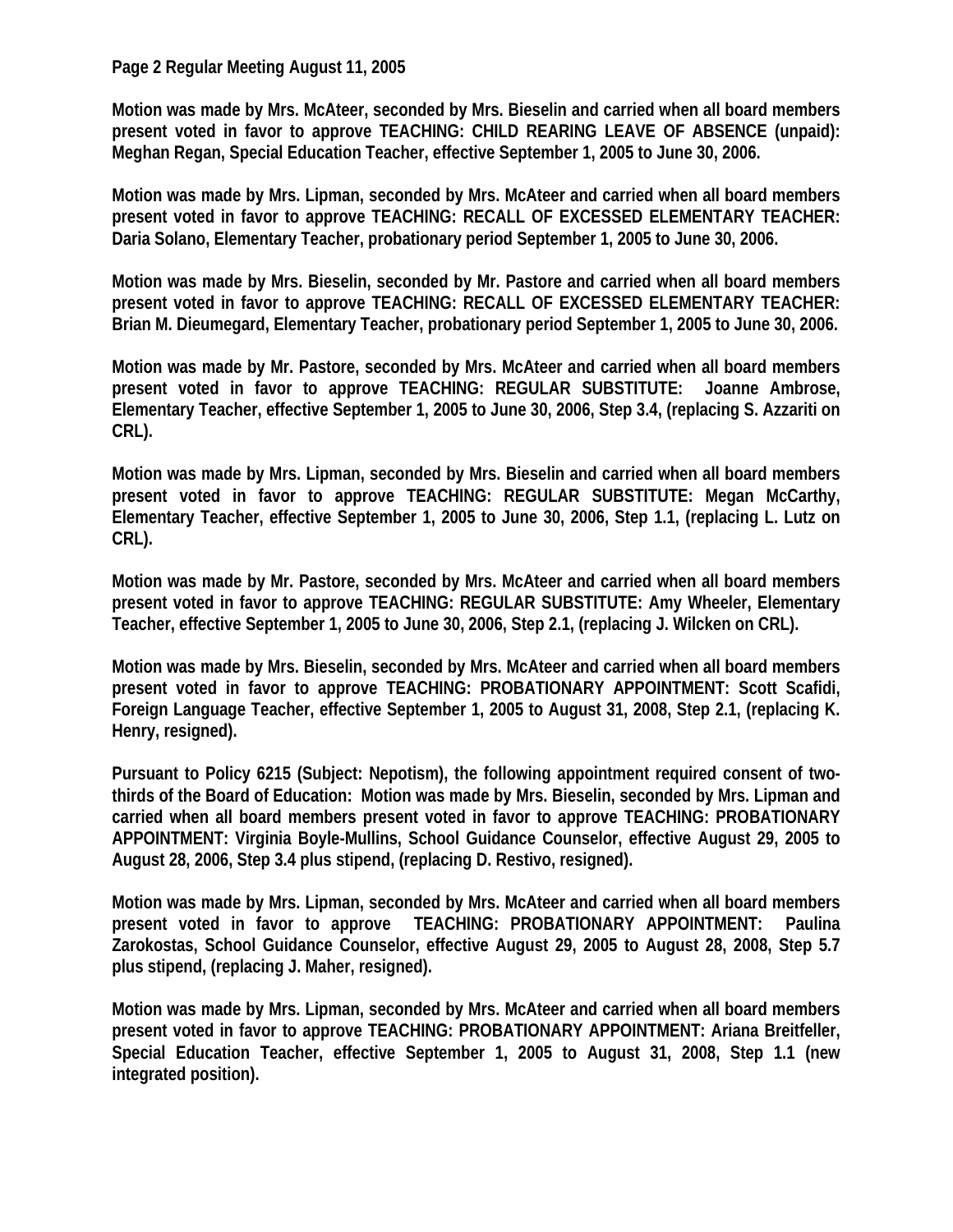#### **Page 3 Regular Meeting August 11, 2005**

**Motion was made by Mrs. Bieselin, seconded by Mrs. McAteer and carried when all board members present voted in favor to approve TEACHING: PROBATIONARY APPOINTMENT: Kathleen Finn, Speech Teacher, effective September 1, 2005 to August 31, 2008, Step 1.4 (replacing J. Giannotti, retired).** 

**Motion was made by Mrs. McAteer, seconded by Mrs. Bieselin and carried when all board members present voted in favor to approve TEACHING: PROBATIONARY APPOINTMENT: Mary Ellen Ryan, Speech Teacher, effective September 1, 2005 to August 31, 2008, Step 1.4, (replacing L. Scordino, retired).** 

**Motion was made by Mrs. McAteer, seconded by Mrs. Lipman and carried when all board members present voted in favor to approve CLASSIFIED CIVIL SERVICE: PROBATIONARY APPOINTMENT: Christine Alongi, Teacher Aide, effective September 1, 2005, Step 3.** 

**Motion was made by Mrs. McAteer, seconded by Mrs. Bieselin and carried when all board members present voted in favor to approve CLASSIFIED CIVIL SERVICE: PROBATIONARY APPOINTMENT: Sue Ann Beck, Senior Account Clerk, effective August 1, 2005, Step 1.** 

**Motion was made by Mrs. Bieselin, seconded by Mrs. Lipman and carried when all board members present voted in favor to approve CLASSIFIED CIVIL SERVICE: PROBATIONARY APPOINTMENT: Anita Diaz, Senior Account Clerk, effective July 18, 2005, Step 1.** 

**Motion was made by Mr. Pastore, seconded by Mrs. McAteer and carried when all board members present voted in favor to approve CLASSIFIED CIVIL SERVICE: PROBATIONARY APPOINTMENT: Beverly Norlander, Teacher Aide, effective September 1, 2005, Step 3.** 

**Motion was made by Mr. Pastore, seconded by Mrs. McAteer and carried when all board members present voted in favor to approve CLASSIFIED CIVIL SERVICE: RESIGNATION: Kenneth Lacamera, Maintenance Mechanic III, effective July 22, 2005.** 

**Motion was made by Mrs. McAteer, seconded by Mrs. Bieselin and carried when all board members present voted in favor to approve CLASSIFIED CIVIL SERVICE: RESIGNATION: Linda Diaz, Bus Matron, effective April 11, 2005.** 

**Motion was made by Mrs. Bieselin, seconded by Mrs. McAteer and carried when all board members present voted in favor to approve CLASSIFIED CIVIL SERVICE: RETIREMENT: Jane Andrikanis, Bus Driver, effective June 24, 2005.** 

**Motion was made by Mrs. Lipman, seconded by Mrs. Bieselin and carried when all board members present voted in favor to approve CLASSIFIED CIVIL SERVICE: SUBSTITUTE CUSTODIAN (\$8.30/hr): Sidney Johns, effective July 22, 2005.** 

**Motion was made by Mrs. Lipman, seconded by Mrs. McAteer and carried when all board members present voted in favor to approve CLASSIFIED CIVIL SERVICE: SUBSTITUTE CUSTODIAN (\$8.30/hr): Robert Salamon, effective July 8, 2005.** 

**Motion was made by Mrs. Lipman, seconded by Mrs. McAteer and carried when all board members present voted in favor to approve CLASSIFIED CIVIL SERVICE: SUBSTITUTE CUSTODIAN (\$8.30/hr): Daniel Seagraves, effective June 27, 2005.**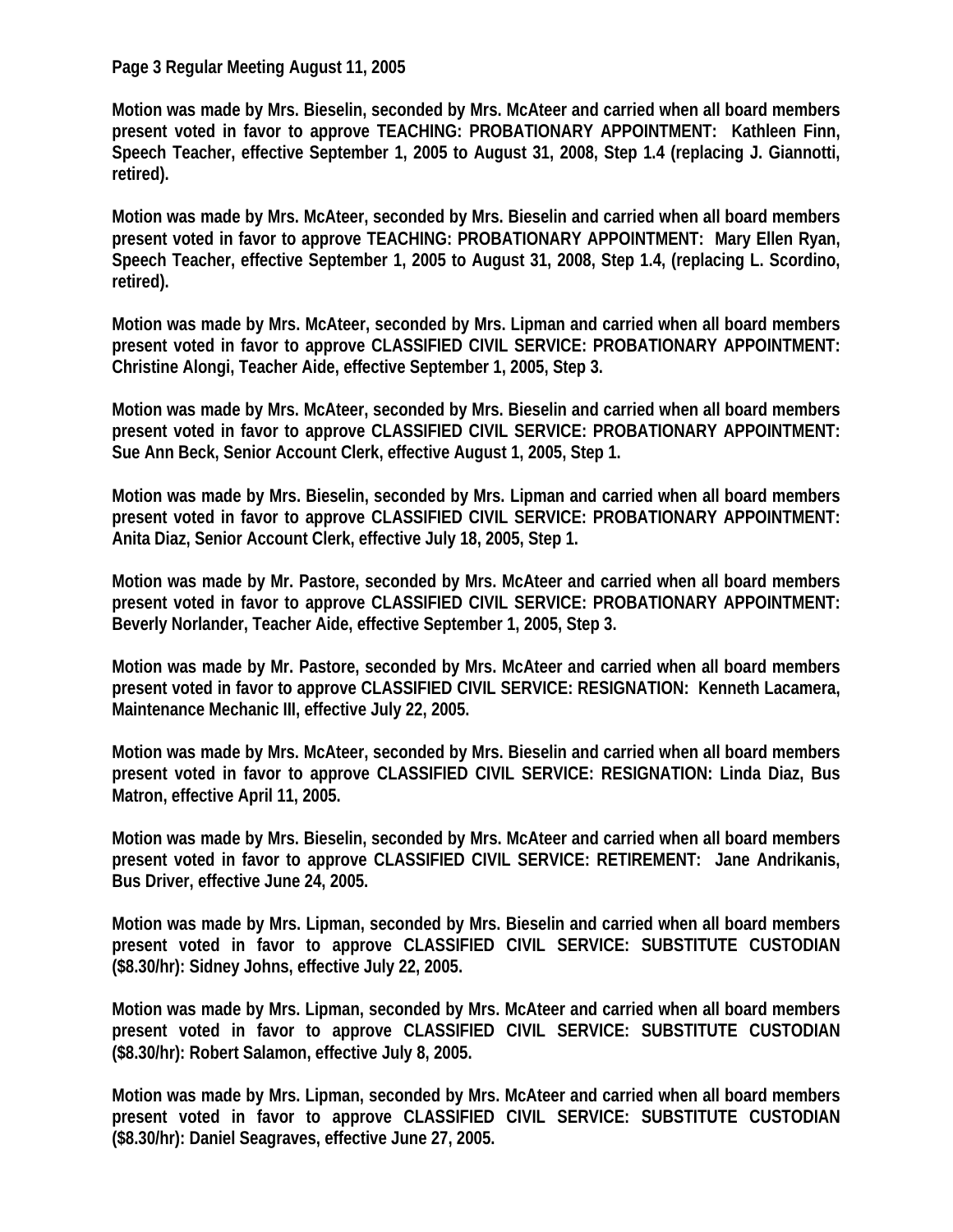**Page 4 Regular Meeting August 11, 2005** 

**Motion was made by Mrs. Lipman, seconded by Mrs. Bieselin and carried when all board members present voted in favor to approve OTHER: SUBSTITUTE TEACHERS (\$85 per diem), effective September 5, 2005: Student Teachers: Nicole Faherty, Nancy Hedemark, Megan Kelly, Kristen Kruse, Daniel Norbu, Alison Petreth, Tracy Pisano, Annette Renner, Kristen Schneider.** 

**Motion was made by Mrs. McAteer, seconded by Mrs. Bieselin and carried when all board members present voted in favor to approve OTHER: 2005 FALL COACHES (Addendum): Cheerleading: Heather Parry, JV Coach; Tiffany Ramirez, 7-8 Beach Street.** 

**The Finance Committee met on 8/9, as reported by Mrs. Lipman. The Finance Committee accepted the warrants as presented by the District's Internal Auditor for submission to the Board. The Buildings & Grounds Committee met on 8/9, as reported on by Mr. Pastore.** 

**The following committees did not meet: Policy, School Board/Student Liaison, and Public Relations, Committee on Special Education/Preschool and Health and Wellness.** 

**The Treasurer's Report for June was presented. The beginning balance was \$29,939,116.53 and the ending balance \$13,893,246.28.** 

**Motion was made by Mrs. Lipman, seconded by Mrs. McAteer and carried when all board members present voted in favor to approve budget transfers, as recommended by the Finance Committee.** 

**Motion was made by Mr. Pastore, seconded by Mrs. McAteer and carried when all board members present voted in favor to approve BOCES Shared Services Agreement for the 2005-06 school year.** 

**Motion was made by Mrs. Lipman, seconded by Mrs. Bieselin and carried when all board members present voted in favor to approve bid for Refrigeration Repair and Service. Bid was awarded to Commercial Instrumentation Services.** 

**Motion was made by Mrs. Lipman, seconded by Mrs. McAteer and carried when all board members present voted in favor to approve bid for Paper and Plastic. Bid was awarded to: Appco Paper & Plastics \$8,581.80; BORDA Products \$1,982.20; Mivila \$1,524; New Paper and Chemical \$434.35; and SOFCO \$2,846.35; total \$15,368.69.** 

**Motion was made by Mr. Pastore, seconded by Mrs. Lipman and carried when all board members present voted in favor to approve donation, with thanks, of \$3,490 for portable backstop and pitching machine for the softball and baseball programs, from West Islip Remembers.** 

**Motion was made by Mrs. Lipman, seconded by Mrs. McAteer and carried when all board members present voted in favor to approve donation, with thanks, of \$1,000 from the West Islip Little Conference Cheerleading League for high school cheerleading program.** 

**Motion was made by Mrs. Lipman, seconded by Mrs. McAteer and carried when all board members present voted in favor to approve declaration of vehicle as surplus, and dispose of as Business Office sees fit: 1990 Chevy Suburban #409, VIN# GNER16K2LF147908.** 

**Motion was made by Mrs. Bieselin, seconded by Mrs. McAteer and carried when all board members present voted in favor to approve health service contract between West Islip UFSD and Brentwood UFSD (St. Joseph's Academy): 5 students @ \$436.81 = \$2,184.05.**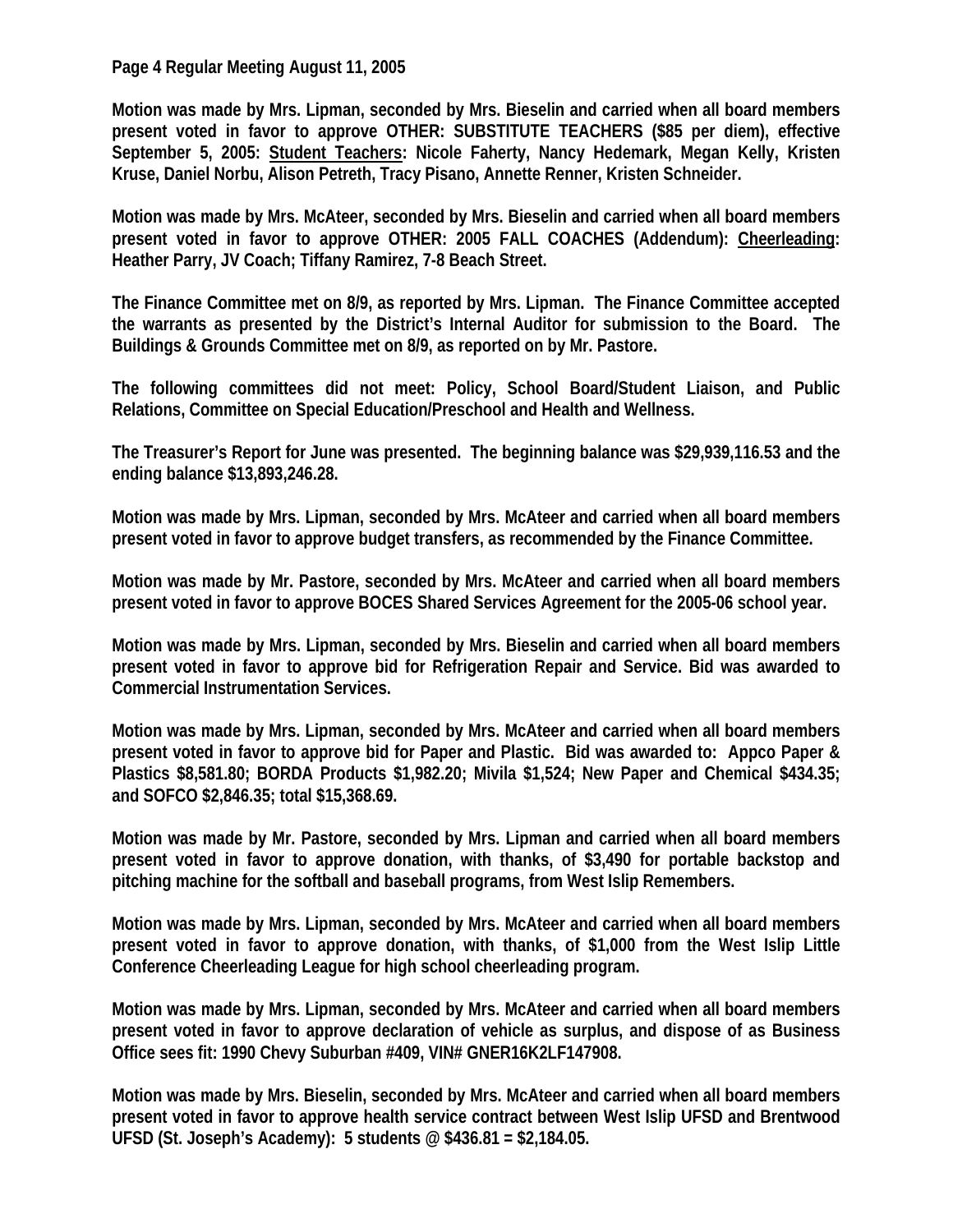**Page 5 Regular Meeting August 11, 2005** 

**Motion was made by Mr. Pastore, seconded by Mrs. Bieselin and carried when all board members present voted in favor to approve board delegate, Susan Lipman, and alternate, Barbara McAteer, for the New York State School Boards Association's annual convention.** 

**OTHER ITEMS FOR BOARD MEMBERS INFORMATION: July 20th Ducks game was well attended, (organized by COMPASS and Health and Wellness Committee); Mrs. McAteer, Mrs. Heine, Mrs. Lipman and Mr. Stern attended July 29th law conference.** 

**"An Invitation to the Public" was held, with five residents speaking. Subjects of concern have been recorded in log.** 

**Motion was made by Mrs. Lipman, seconded by Mrs. Bieselin and carried when all board members present voted in favor to adjourn to Executive Session at 8:45 PM, for the purpose of discussing personnel, negotiations and/or litigation.** 

**Meeting reconvened at 10:44 PM on motion made by Mrs. Lipman, seconded by Mrs. Bieselin and carried when all board members present voted in favor.** 

**Motion was made by Mrs. Lipman, seconded by Mrs. McAteer and carried when all board members present voted in favor to approve leasing of four (4) classrooms to BOCES.** 

**Motion was made by Mrs. Bieselin, seconded by Mrs. McAteer and carried when all board members present voted in favor to adjourn at 10:45 PM.** 

 **Respectfully submitted by** 

## **Carolyn J. Cross District Clerk**

**All correspondence, reports or related materials referred to in these minutes are on file in the District Office.**